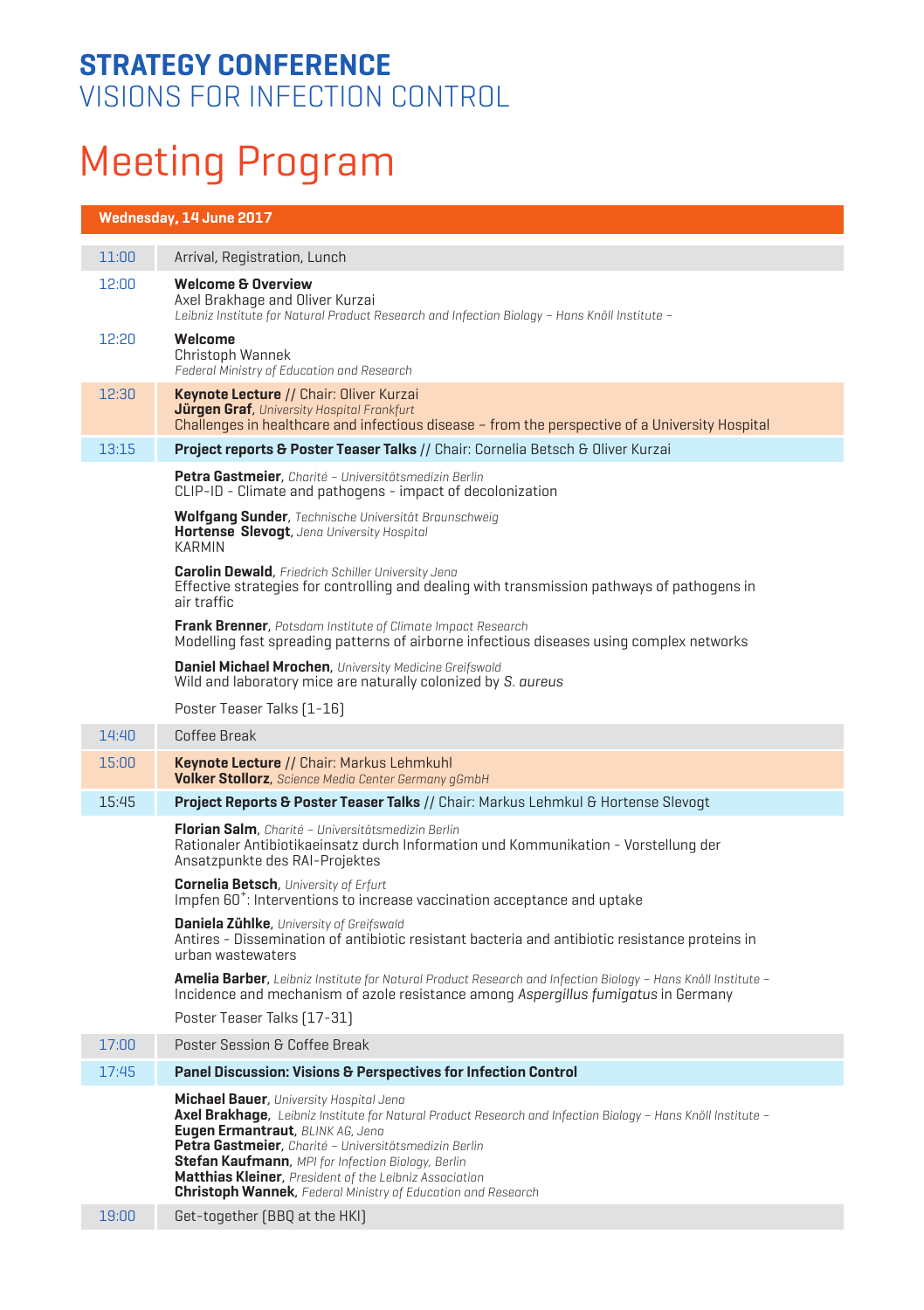### **STRATEGY CONFERENCE** VISIONS FOR INFECTION CONTROL

## Meeting Program

#### **Thursday, 15 June 2017**

| 9:00  | <b>Keynote Lecture // Chair: Wolfgang Sunder</b><br>Joachim Welp, Architecture group Schweitzer + Partner, Braunschweig<br>Beitrag des Krankenhausbaus für die Krankenhaushygiene                                                                                                                    |
|-------|------------------------------------------------------------------------------------------------------------------------------------------------------------------------------------------------------------------------------------------------------------------------------------------------------|
| 9:45  | Coffee Break                                                                                                                                                                                                                                                                                         |
| 10:15 | <b>Parallel Symposia</b>                                                                                                                                                                                                                                                                             |
|       | New antimicrobial compounds (Katharina Riedel)<br>Mechanisms of resistance against antibiotics (Sören Gatermann)<br>Infection control in the 21 <sup>st</sup> century (Thomas Grünewald)<br>Interdisciplinary competence [Matthias Schwarzkopf]<br>POC Diagnostics: Goals and problems (Frauke Hein) |
| 12:00 | Lunch                                                                                                                                                                                                                                                                                                |
| 13:00 | Keynote Lecture // Chair: Manuela Marz<br>Lothar Wieler, Robert Koch Institute<br>Future challenges for infection control - and what we can do about them                                                                                                                                            |
| 13.45 | Project Reports & Presentation of Symposia Results, Chair: Barbara Bröker & Manuela Marz                                                                                                                                                                                                             |
|       | <b>Guido Werner, Robert Koch Institute</b><br><b>IRMRESS</b>                                                                                                                                                                                                                                         |
|       | Manuela Marz, Friedrich Schiller University Jena<br>Molecular serology for rapid determination of vaccination titers                                                                                                                                                                                 |
|       | <b>Svenja Mamerow</b> , Friedrich-Loeffler-Institut<br>Development of novel double-attenuated live vaccines in swine                                                                                                                                                                                 |
|       | Sven Hammerschmidt, University of Greifswald<br>VacoME - Vaccine development for respiratory and systemic infections in humans and pigs                                                                                                                                                              |
|       | <b>Barbara Bröker</b> , University Medicine Greifswald<br>Pathogen-host interaction - what can we learn from immunoproteomics?                                                                                                                                                                       |
|       | Presentation of Symposia Results and Discussion                                                                                                                                                                                                                                                      |
| 15:15 | Coffee Break                                                                                                                                                                                                                                                                                         |
| 15:45 | Diagnostics Workshop* // Chair: Ralf Ehricht & Marie Röcker                                                                                                                                                                                                                                          |
|       | Werner Brabetz, Biotype Diagnostic GmbH<br>From ideas to successful products: Design and development of in vitro diagnostic devices<br>from an industrial point of view                                                                                                                              |
|       | Ralf Ehricht, Alere Technologies GmbH<br>New molecular and antibody-based tests for the rapid detection of carbapenemases for<br>screening and bedside testing                                                                                                                                       |
|       | <b>Nicole Normann</b> , University Medicine Greifswald<br>Protein markers for pathogen detection and risk stratification in patients<br>with a suspected bacterial infection                                                                                                                         |
|       | Teresa Domaszewska, MPI for Infection Biology<br>Nitpicking on interferon response among TB patients                                                                                                                                                                                                 |
|       | Presentation of Symposia Results and Discussion                                                                                                                                                                                                                                                      |
| 18:00 | <b>Colloquium at the Zeiss-Planetarium</b><br>Johannes Krause, MPI for the Science of Human History<br>Das Genom des Schwarzen Todes                                                                                                                                                                 |
| 19:00 | Conference Dinner - Bauersfeld Restaurant at the Zeiss-Planetarium                                                                                                                                                                                                                                   |